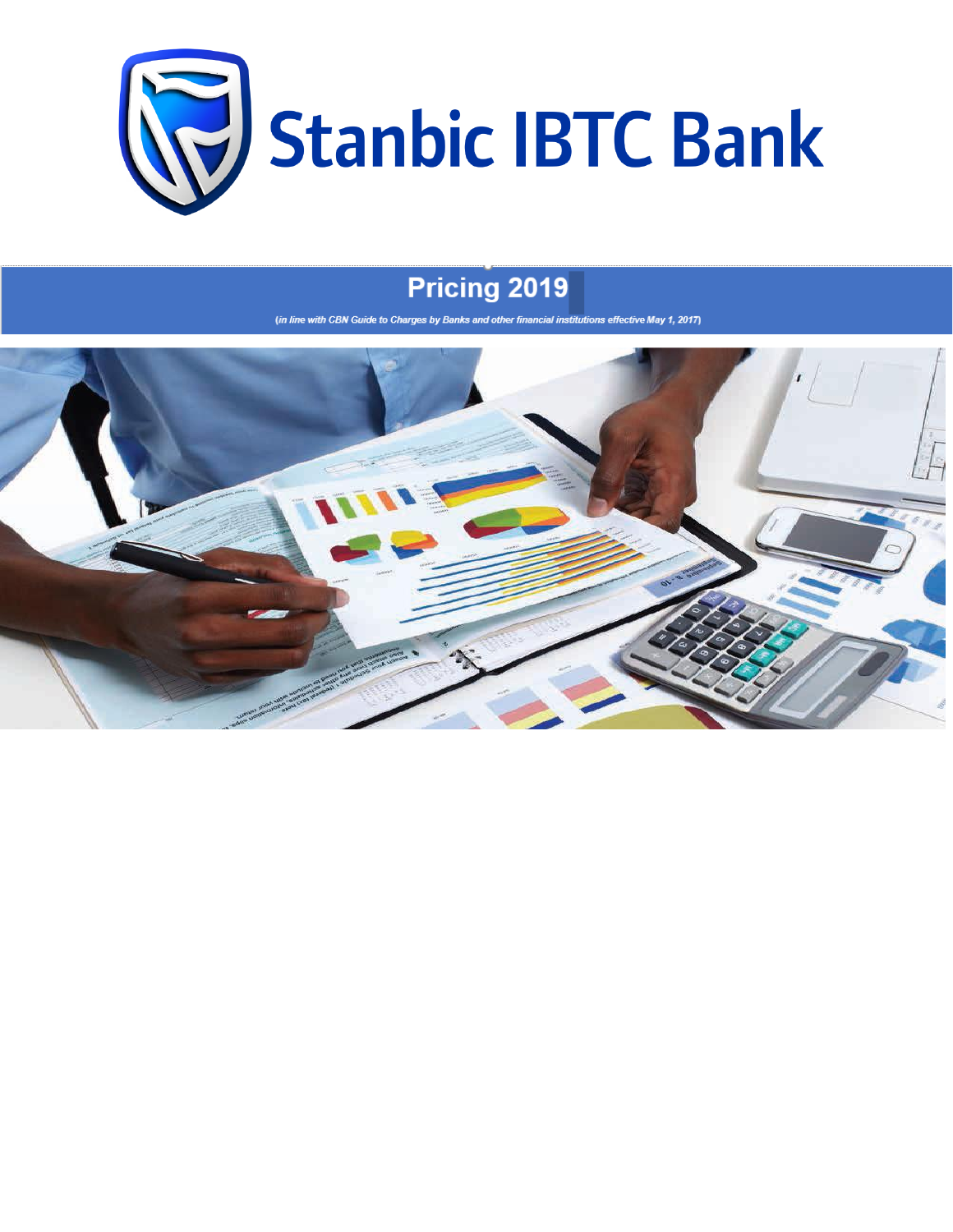| <b>TARIFF</b>                                                                                                       | <b>PERSONAL</b>                                                                                                                      | <b>BUSINESS</b>                                                                                      |  |  |
|---------------------------------------------------------------------------------------------------------------------|--------------------------------------------------------------------------------------------------------------------------------------|------------------------------------------------------------------------------------------------------|--|--|
|                                                                                                                     | <b>TRANSACTIONAL ACCOUNT</b>                                                                                                         |                                                                                                      |  |  |
| <b>MAINTENANCE CHARGES</b>                                                                                          |                                                                                                                                      |                                                                                                      |  |  |
| Maintenance Fee: Pay as you go                                                                                      |                                                                                                                                      |                                                                                                      |  |  |
| All Personal, Business and Corporate Current accounts                                                               | N <sub>1</sub> per mille or 0.1%                                                                                                     |                                                                                                      |  |  |
| <b>Maintenance Fee: Bundled</b>                                                                                     |                                                                                                                                      |                                                                                                      |  |  |
| HYCA GOLD (Executive Only)                                                                                          | N2,500 subject to N500,000 daily minimum balance                                                                                     |                                                                                                      |  |  |
| HYCA PLATINUM (Private/Platinum Only)                                                                               | N1 per mille or 0.1% subject to N1 million daily min balance                                                                         |                                                                                                      |  |  |
| BizSmart Account (Enterprise Banking Only)                                                                          |                                                                                                                                      | N1 per mille or 0.1% subject to N50,000 daily minimum<br>balance and 4 over the counter withdraw als |  |  |
| BizSmart Plus Account (Enterprise Banking Only)                                                                     |                                                                                                                                      | N1 per mille or 0.1% subject to N500,000 daily minimum bal.                                          |  |  |
|                                                                                                                     |                                                                                                                                      |                                                                                                      |  |  |
| <b>STATEMENTS</b>                                                                                                   |                                                                                                                                      |                                                                                                      |  |  |
| Monthly bank statements (mandatory)                                                                                 | No Charge                                                                                                                            | No Charge                                                                                            |  |  |
| Interim bank statements (on customer's request)                                                                     | Maximum N20 per page                                                                                                                 | Maximum N20 per page                                                                                 |  |  |
|                                                                                                                     | <b>LENDING FEES</b>                                                                                                                  |                                                                                                      |  |  |
| <b>Insurance Premium</b>                                                                                            | Exact Premium (customer to choose from a list of at least 3 insurance companies to be recommended by the bank)                       |                                                                                                      |  |  |
| Credit Reference/Search Report (applicable to only customer-<br>induced credit reference reports)                   | Cost recovery (For credits not granted as a result of negative credit report, full cost recovery should be borne by the<br>customer) |                                                                                                      |  |  |
| Management fee                                                                                                      | Negotiable subject to maximum of 1% of the principal amount disbursed (one off charge).                                              |                                                                                                      |  |  |
|                                                                                                                     |                                                                                                                                      |                                                                                                      |  |  |
| Facility Enhancement fee                                                                                            | Negotiable subject to maximum of 1% of the additional amount disbursed (one off charge).                                             |                                                                                                      |  |  |
| Restructuring Fee (restructuring at the instance of customer)                                                       | Negotiable, subject to a maximum of 0.5% of the outstanding amount being restructured (one off charge).                              |                                                                                                      |  |  |
| <b>Commitment Fee</b>                                                                                               | Negotiable, subject to a maximum of 1% on the undisbursed amount (one-off charge)                                                    |                                                                                                      |  |  |
| Advisory/Consultancy fee                                                                                            | Negotiable (only applies w here there is a w ritten advisory/consultancy agreement betw een the bank and the customer)               |                                                                                                      |  |  |
| <b>Charges for Consortium Lending</b>                                                                               |                                                                                                                                      |                                                                                                      |  |  |
| Agency Fee                                                                                                          |                                                                                                                                      | Negotiable                                                                                           |  |  |
| Management Fee                                                                                                      |                                                                                                                                      | Negotiable subject to a maximum of 1% of principal amount<br>(one-off charge)                        |  |  |
|                                                                                                                     |                                                                                                                                      | Negotiable subject to a maximum of 0.5% of the<br>undisbursed amount (one-off charge)                |  |  |
| Commitment/Non-Draw ing Fee                                                                                         |                                                                                                                                      |                                                                                                      |  |  |
| Commission charges for underw riting services                                                                       |                                                                                                                                      | Negotiable                                                                                           |  |  |
|                                                                                                                     | <b>CARDS</b>                                                                                                                         |                                                                                                      |  |  |
| <b>Debit Card</b>                                                                                                   |                                                                                                                                      |                                                                                                      |  |  |
| <b>Issuance Fee (for all card types)</b>                                                                            | N <sub>1</sub> ,050 (VAT inclusive)                                                                                                  |                                                                                                      |  |  |
| Replacement/Renew al fee (For lost/damaged/expiration of card)                                                      | N1,050 (VAT inclusive)                                                                                                               |                                                                                                      |  |  |
| <b>Card Maintenance Fee</b>                                                                                         |                                                                                                                                      |                                                                                                      |  |  |
| Foreign Currency Denominated debit/credit cards                                                                     | \$20 p.a. (or its equivalent in Naira)                                                                                               |                                                                                                      |  |  |
| Naira debit/credit card                                                                                             | N50 monthly                                                                                                                          |                                                                                                      |  |  |
| <b>CREDIT CARD</b>                                                                                                  |                                                                                                                                      |                                                                                                      |  |  |
| <b>Local Currency</b>                                                                                               |                                                                                                                                      |                                                                                                      |  |  |
| Credit Card Issuance (New Charge). For all card types                                                               | N1,050 (VAT inclusive)                                                                                                               |                                                                                                      |  |  |
| Re-Issuance/Replacement (for lost/damaged/card expiration)                                                          | N1,050 (VAT inclusive)                                                                                                               |                                                                                                      |  |  |
| Interest charges                                                                                                    | 3% per month                                                                                                                         |                                                                                                      |  |  |
| Cash withdrawal:                                                                                                    |                                                                                                                                      |                                                                                                      |  |  |
| Own ATM/On-us (withdraw al from issuing bank's ATM)                                                                 | No charge                                                                                                                            |                                                                                                      |  |  |
| Other local ATM/Not on-us (other bank's ATM) in Nigeria.                                                            | N65 after the third withdraw al within the same month                                                                                |                                                                                                      |  |  |
| International withdraw als (per transaction) whether debit/credit card<br><b>Merchant Service Commission (MSC):</b> | \$2.50                                                                                                                               |                                                                                                      |  |  |
| General Merchant (Including Domestic, International Travels and                                                     |                                                                                                                                      |                                                                                                      |  |  |
| Entertainment)                                                                                                      | Negotiable                                                                                                                           |                                                                                                      |  |  |
|                                                                                                                     |                                                                                                                                      |                                                                                                      |  |  |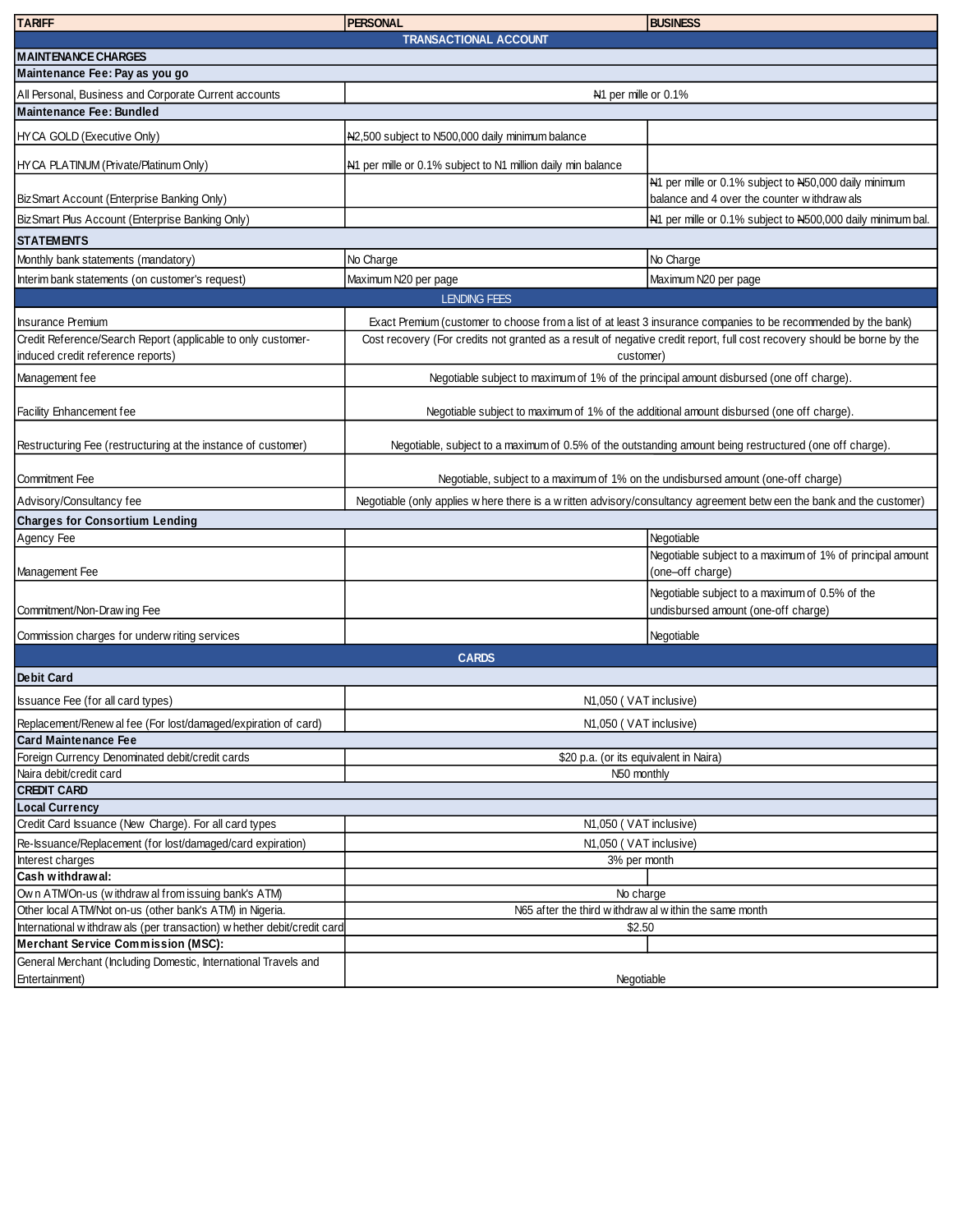| <b>TARIFF</b>                                                                                          | <b>PERSONAL</b>                                                                                                                               | <b>BUSINESS</b>                                                                              |  |
|--------------------------------------------------------------------------------------------------------|-----------------------------------------------------------------------------------------------------------------------------------------------|----------------------------------------------------------------------------------------------|--|
|                                                                                                        | <b>TRANSACTIONAL ACCOUNTS</b>                                                                                                                 |                                                                                              |  |
| <b>Credit Interest Rate</b>                                                                            |                                                                                                                                               |                                                                                              |  |
| All Personal, Business and Corporate Current accounts                                                  | Negotiable                                                                                                                                    |                                                                                              |  |
| Maintenance Fee: Bundled                                                                               |                                                                                                                                               |                                                                                              |  |
| HYCA GOLD (Executive Only)                                                                             | N1 million to N5 million is 2% per annum                                                                                                      |                                                                                              |  |
|                                                                                                        | Above N5 million is 3% per annum                                                                                                              |                                                                                              |  |
|                                                                                                        | N500,000 to N1 million is 1% per annum                                                                                                        |                                                                                              |  |
| HYCA PLATINUM (Private/Platinum Only)                                                                  | N1 million to N5 million is 2% per annum                                                                                                      |                                                                                              |  |
|                                                                                                        | N5 million and above is 3% per annum                                                                                                          |                                                                                              |  |
| BizSmart Account (Enterprise Banking Only)                                                             |                                                                                                                                               | 1% per annum subject to N50,000 daily minimum<br>balance and 4 over the counter withdraw als |  |
| BizSmart Plus Account (Enterprise Banking Only)                                                        |                                                                                                                                               | Nil                                                                                          |  |
|                                                                                                        | <b>SAVINGS ACCOUNTS</b>                                                                                                                       |                                                                                              |  |
| Pure Save Account (Tier 3 Savings)                                                                     | 30% of MPR per annum (subject to 4 withdraw als per month)                                                                                    |                                                                                              |  |
|                                                                                                        |                                                                                                                                               |                                                                                              |  |
| Swift Save Plus Account (Tier 2 Savings)                                                               | 30% of MPR per annum (subject to 4 withdraw als per month)                                                                                    |                                                                                              |  |
| Swift Save Account (Tier 1 Savings)                                                                    | 30% of MPR per annum (subject to 4 w ithdraw als per month)                                                                                   |                                                                                              |  |
| <b>Blue-Edge Savings Account</b>                                                                       | 30% of MPR per annum (No interest forfeiture)                                                                                                 |                                                                                              |  |
| <b>CHESS Account</b>                                                                                   | 30% of MPR + 1 % per annum (subject to 4 w ithdraw als per<br>month)                                                                          |                                                                                              |  |
|                                                                                                        | 30% of MPR + 2% per annum (subject to N100,000 min balance                                                                                    |                                                                                              |  |
| Maxyield Savings Account                                                                               | and 4 w ithdraw als per month)                                                                                                                |                                                                                              |  |
|                                                                                                        | <b>FOREIGN CURRENCY ACCOUNTS</b>                                                                                                              |                                                                                              |  |
| Commission on withdraw als from Domiciliary Accounts                                                   | 0.05% of transaction value or \$10, w hichever is low er                                                                                      |                                                                                              |  |
| Credit Interest rate                                                                                   | Negotiable                                                                                                                                    |                                                                                              |  |
|                                                                                                        | <b>INVESTMENT/INTERMEDIATION CHARGES</b>                                                                                                      |                                                                                              |  |
| Time Elapsed (0 to 25% of invesment tenor)                                                             | 100% penalty on interest                                                                                                                      |                                                                                              |  |
| Time Elapsed (26 to 50% of invesment tenor)                                                            | 75% penalty on interest                                                                                                                       |                                                                                              |  |
| Time Elapsed (51 to 75% of invesment tenor)                                                            | 50% penalty on interest                                                                                                                       |                                                                                              |  |
| Time Elapsed (76 to 90% of invesment tenor)                                                            | 25% penalty on interest                                                                                                                       |                                                                                              |  |
| Time Elapsed (91 to 100% of invesment tenor)                                                           | No penalty on interest                                                                                                                        |                                                                                              |  |
|                                                                                                        |                                                                                                                                               |                                                                                              |  |
| Please refer to Global Market for Fixed Deposit rates<br><b>INTERNAL TRANSACTIONS (WITHIN NIGERIA)</b> |                                                                                                                                               |                                                                                              |  |
| Bank Drafts                                                                                            |                                                                                                                                               |                                                                                              |  |
| Customer                                                                                               |                                                                                                                                               |                                                                                              |  |
| Current/Transactional Account                                                                          | N300                                                                                                                                          |                                                                                              |  |
| <b>Non-Customer</b>                                                                                    | N500 + 0.1% of Draft value                                                                                                                    |                                                                                              |  |
| Draft Repurchase                                                                                       | No charge                                                                                                                                     |                                                                                              |  |
| Special Clearing of Cheques                                                                            | Negotiable                                                                                                                                    |                                                                                              |  |
| Standing Order Charge (In-Branch) at the instance of the customer                                      |                                                                                                                                               |                                                                                              |  |
| Standing Order within Stanbic IBTC Bank                                                                | N300 (One-Off)                                                                                                                                |                                                                                              |  |
| Standing Order to other Banks                                                                          | N300 (One-Off) plus in-Branch Electronic Funds Transfer charge                                                                                |                                                                                              |  |
| Direct Debit                                                                                           | No charge                                                                                                                                     |                                                                                              |  |
| Stopped Cheques<br>Purchase/sale of Treasury Bills for customers                                       | N500 per order                                                                                                                                |                                                                                              |  |
| Processing fee                                                                                         | N100 per form                                                                                                                                 |                                                                                              |  |
|                                                                                                        |                                                                                                                                               |                                                                                              |  |
| Custodian fee                                                                                          | In line with extant Guidelines on Custodianship on Money Market and Other Fixed Income Instruments (applicable on<br>Treasury bills purchase) |                                                                                              |  |
| Settlement of trade via S4                                                                             | Cost recovery                                                                                                                                 |                                                                                              |  |
|                                                                                                        |                                                                                                                                               |                                                                                              |  |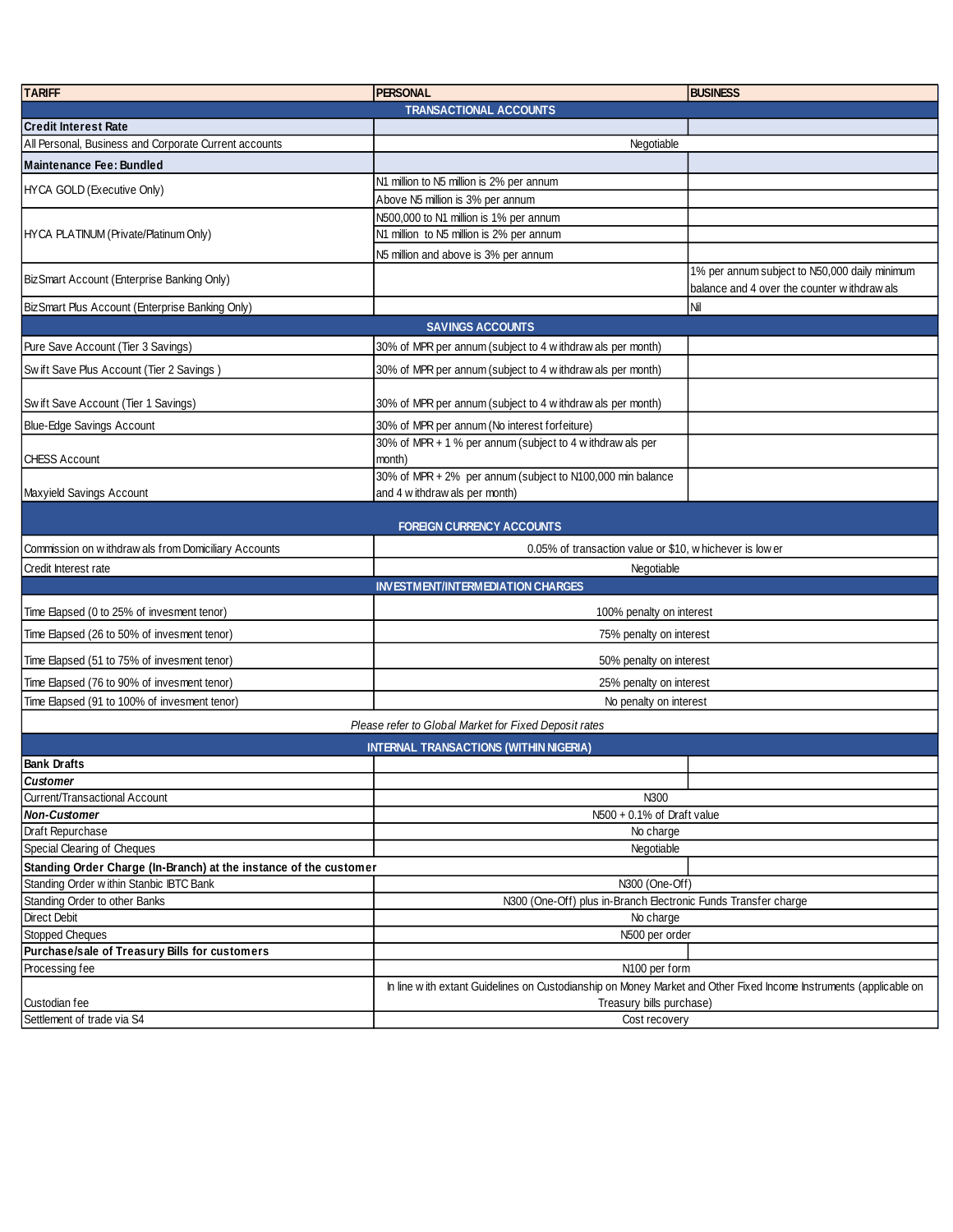| <b>TARIFF</b>                                                                                                                                                           | <b>PERSONAL</b>                                                                                           | <b>BUSINESS</b>                                                                                                  |  |
|-------------------------------------------------------------------------------------------------------------------------------------------------------------------------|-----------------------------------------------------------------------------------------------------------|------------------------------------------------------------------------------------------------------------------|--|
|                                                                                                                                                                         | <b>TRADE FACILITATION CHARGES</b>                                                                         |                                                                                                                  |  |
| Foreign Exchange Charges                                                                                                                                                |                                                                                                           |                                                                                                                  |  |
| Purchases from CBN                                                                                                                                                      |                                                                                                           | As advised by CBN.                                                                                               |  |
| Inter-bank purchases<br>Inw ard Telegraphic/SWIFT and other transfers expressed in foreign currency                                                                     |                                                                                                           | As advised by CBN.                                                                                               |  |
| Purchase of Travellers Cheques                                                                                                                                          | No charge                                                                                                 |                                                                                                                  |  |
| Foreign Currency purchases from customers                                                                                                                               | As advised by CBN.<br>Interbank foreign exchange bid rate                                                 |                                                                                                                  |  |
| Outw ard Telegraphic/SWIFT and other transfers                                                                                                                          | Swift cost recovery, 0.5% commission on transfer plus associated offshore bank charges (where applicable) |                                                                                                                  |  |
| Foreign currency sales to customers                                                                                                                                     | As advised by CBN.                                                                                        |                                                                                                                  |  |
| Purchase of Foreign Draft                                                                                                                                               |                                                                                                           | 0.1% of the value of the cheque + Offshore charges                                                               |  |
| Collection Charge on Cheques                                                                                                                                            |                                                                                                           | 1% of cheque value or Naira equivalent of US \$10 w hichever is low er                                           |  |
|                                                                                                                                                                         | <b>BILLS FOR COLLECTION</b>                                                                               |                                                                                                                  |  |
| Bills for collection (Inward)                                                                                                                                           |                                                                                                           |                                                                                                                  |  |
| <b>Collection</b>                                                                                                                                                       |                                                                                                           |                                                                                                                  |  |
| Commission on Bills for Collection                                                                                                                                      |                                                                                                           | Negotiable subject to a maximum of 0.5% of the bill value                                                        |  |
|                                                                                                                                                                         |                                                                                                           |                                                                                                                  |  |
| Postage (w here applicable)                                                                                                                                             |                                                                                                           | Actual cost of postage                                                                                           |  |
| Communication charge (w here applicable)                                                                                                                                |                                                                                                           | Actual cost of communication                                                                                     |  |
| Holding charges after non-payment, chargeable one month after due date                                                                                                  |                                                                                                           | N5,000 per month                                                                                                 |  |
| Extension charges for sight bills altered to tenured (usance) bills                                                                                                     |                                                                                                           | N3,000 plus cost of SWIFT                                                                                        |  |
| Protest charges plus Notary Public Fees                                                                                                                                 |                                                                                                           | customer will pay)                                                                                               |  |
| <b>Bills for Collection (Outward)</b>                                                                                                                                   |                                                                                                           |                                                                                                                  |  |
| <b>Collection commission:</b>                                                                                                                                           |                                                                                                           |                                                                                                                  |  |
| Commission on Bills for Collection                                                                                                                                      |                                                                                                           | Negotiable subject to a maximum of 0.5%                                                                          |  |
| Bills for Collection - Negotiation                                                                                                                                      |                                                                                                           | Negotiable                                                                                                       |  |
| Straight forward handling of documents                                                                                                                                  |                                                                                                           |                                                                                                                  |  |
|                                                                                                                                                                         |                                                                                                           |                                                                                                                  |  |
| <b>Export Documents Delivery</b><br><b>Import Documents:</b>                                                                                                            |                                                                                                           | Negotiable subject to a maximum of N5,000 plus cost of courier                                                   |  |
| Delivery                                                                                                                                                                |                                                                                                           | Negotiable subject to a maximum of N5,000 plus cost of courier                                                   |  |
|                                                                                                                                                                         |                                                                                                           |                                                                                                                  |  |
| Bills for collection against acceptance<br>Bills for Collection against payment                                                                                         |                                                                                                           | Negotiable subject to a maximum of N5,000 plus cost of courier<br>Cost of courier                                |  |
| SWIFT cable cost/Local swift bank transfer                                                                                                                              |                                                                                                           |                                                                                                                  |  |
|                                                                                                                                                                         | <b>INWARD AND OUTWARD LETTERS OF CREDIT</b>                                                               |                                                                                                                  |  |
| Inward Letters of Credit (Export)                                                                                                                                       |                                                                                                           |                                                                                                                  |  |
| Processing and Registration of Nigerian Export (NXP) Form                                                                                                               |                                                                                                           | N5,000 flat                                                                                                      |  |
| <b>Advising Commission:</b>                                                                                                                                             |                                                                                                           |                                                                                                                  |  |
| Where a Nigerian bank simply verifies authenticity of the Credit and delivers same.<br>Where a Nigerian bank has to rew rite the Credit at the instance of the customer |                                                                                                           | N5,000 flat<br>0.05% of the value, subject to a minimum of Naira equivalent of US \$25                           |  |
| Commission on Confirmation of LC                                                                                                                                        |                                                                                                           | Minimum of N5,000 subject to a maximum of 0.5% of the face value.                                                |  |
| Letter of Credit - Negotiation                                                                                                                                          |                                                                                                           | Negotiable                                                                                                       |  |
| Outward Letters of Credit (Import)                                                                                                                                      |                                                                                                           |                                                                                                                  |  |
| Purchase of Form A                                                                                                                                                      | N100 per form                                                                                             | N <sub>100</sub> per form                                                                                        |  |
| Form M:                                                                                                                                                                 |                                                                                                           |                                                                                                                  |  |
| Processing<br>Amendment                                                                                                                                                 |                                                                                                           | N3,000 plus maintenance fee on e-Form platform in line with CBN directive<br>maximum of N5,000                   |  |
| Revalidation/ Extensions                                                                                                                                                |                                                                                                           | maximum of N5,000                                                                                                |  |
| <b>LC Establishment Commission</b>                                                                                                                                      |                                                                                                           |                                                                                                                  |  |
| For credits up to 180 days                                                                                                                                              |                                                                                                           | 1% of face value                                                                                                 |  |
| For credits up to 270 days                                                                                                                                              |                                                                                                           | 1.25% of face value                                                                                              |  |
| For credits up to 360 days (these charges are on the period of validity of the credit)                                                                                  |                                                                                                           | 1.5% of face value                                                                                               |  |
| Renewal and extension in the LC value:<br>Renew als                                                                                                                     |                                                                                                           | Commission on applicable LC establishment                                                                        |  |
| <b>Extensions</b>                                                                                                                                                       |                                                                                                           | N5,000.00 flat                                                                                                   |  |
|                                                                                                                                                                         |                                                                                                           | Additional establishment commission should be charged on the amount of any                                       |  |
|                                                                                                                                                                         |                                                                                                           | increase for the unexpired period of validity of credit (in line with LC establishment                           |  |
| Increases or Enhancements in the LC value:                                                                                                                              |                                                                                                           | commission above)                                                                                                |  |
| Amendment of LC at the instance of the customer                                                                                                                         |                                                                                                           | N <sub>2</sub> ,000 per application                                                                              |  |
| Usance Bill under Credit Guarantee Commissions:<br>Where the bill is less than one year                                                                                 |                                                                                                           | N3 per mille or 0.3% per month                                                                                   |  |
| Where the bill exceeds one year                                                                                                                                         |                                                                                                           | N5 per mille or 0.5% per month                                                                                   |  |
| Pre-Arrival Assessment Report (PAAR)                                                                                                                                    |                                                                                                           | N2,500 flat irrespective of payment mode                                                                         |  |
| <b>COMMISSION ON BONDS GUARANTEES &amp; INDEMNITIES,</b>                                                                                                                |                                                                                                           |                                                                                                                  |  |
| Bid bond/Tender Security/Bid Security                                                                                                                                   |                                                                                                           | Negotiable subject to a maximum of 1% of the Bond value (one-off charge)                                         |  |
| Performance bond (chargeable from date of contingent liability)                                                                                                         |                                                                                                           | Negotiable subject to a maximum of 1% of the Bond value (one-off charge)                                         |  |
| Advance Payment Guarantee (APG) (chargeable from date of contingent liability)                                                                                          |                                                                                                           | Negotiable subject to a maximum of 1% of the APG value (one-off charge)                                          |  |
| <b>Bank Guarantee</b><br>Other Bonds, Guarantees and Indemnities                                                                                                        |                                                                                                           | Negotiable subject to a maximum of 1% (one-off charge)<br>Negotiable subject to a maximum of 1% (one-off charge) |  |
|                                                                                                                                                                         |                                                                                                           |                                                                                                                  |  |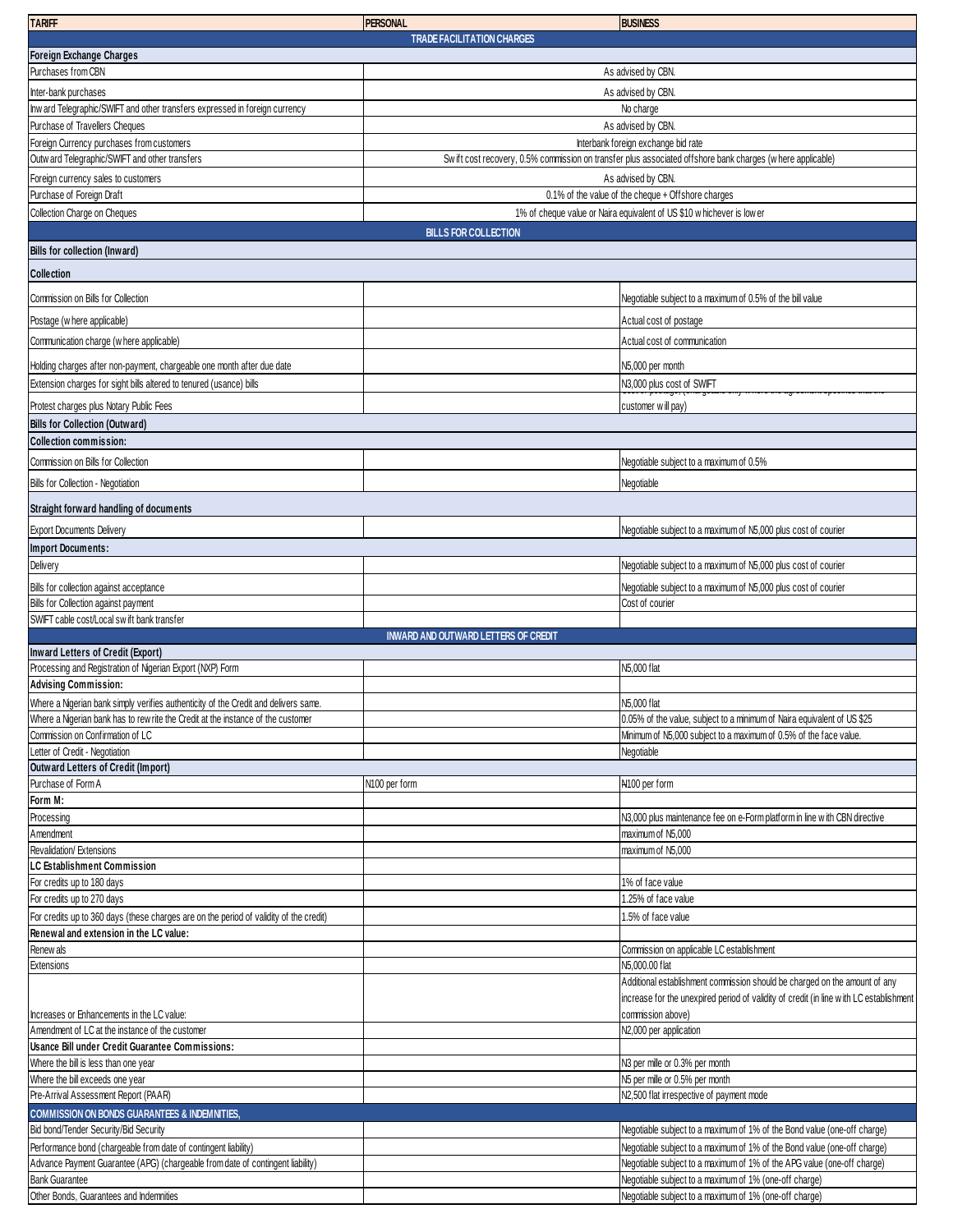| <b>TARIFF</b>                                                                                                                                                                                                                                                                                                                                         | <b>PERSONAL</b><br><b>BUSINESS</b>                                                                                                                                                                                 |  |
|-------------------------------------------------------------------------------------------------------------------------------------------------------------------------------------------------------------------------------------------------------------------------------------------------------------------------------------------------------|--------------------------------------------------------------------------------------------------------------------------------------------------------------------------------------------------------------------|--|
|                                                                                                                                                                                                                                                                                                                                                       | INTERNET BANKING/SME ONLINE/BUSINESS ONLINE                                                                                                                                                                        |  |
| Sign-up/registration                                                                                                                                                                                                                                                                                                                                  | No charge                                                                                                                                                                                                          |  |
| Hardw are Token                                                                                                                                                                                                                                                                                                                                       | Cost recovery subject to a maximum charge of N3,500                                                                                                                                                                |  |
| Hardw are Token replacement for loss or at expiration                                                                                                                                                                                                                                                                                                 | Cost recovery subject to a maximum of N3,500                                                                                                                                                                       |  |
| Softw are Token - One Time Passw ord (OTP)                                                                                                                                                                                                                                                                                                            | No charge. But maximum N4/sms if sent via sms                                                                                                                                                                      |  |
| Bills Payment (Including Bills Payment through other E-channels)                                                                                                                                                                                                                                                                                      | 0.75% of transaction value but not more than N1,200                                                                                                                                                                |  |
| Transfers to other banks (Electronic Funds Transfer:)                                                                                                                                                                                                                                                                                                 | N50 per transfer                                                                                                                                                                                                   |  |
| <b>RTGS</b>                                                                                                                                                                                                                                                                                                                                           | N <sub>550</sub>                                                                                                                                                                                                   |  |
| Bulk Payments (e.g. Salaries, Dividends etc)                                                                                                                                                                                                                                                                                                          | Negotiable subject to a maximum of N50 per beneficiary payable by the sender                                                                                                                                       |  |
| <b>Transaction Alerts</b>                                                                                                                                                                                                                                                                                                                             |                                                                                                                                                                                                                    |  |
| SMS alert (Mandatory).                                                                                                                                                                                                                                                                                                                                | must be consolidated into a single SMS alert.                                                                                                                                                                      |  |
| Email notification                                                                                                                                                                                                                                                                                                                                    | No Charge                                                                                                                                                                                                          |  |
| <b>PIN Reissue/Reset</b>                                                                                                                                                                                                                                                                                                                              | No Charge                                                                                                                                                                                                          |  |
| Use of Unstructured Supplementary Service Data (USSD)                                                                                                                                                                                                                                                                                                 | N <sub>2.50</sub> per transaction                                                                                                                                                                                  |  |
|                                                                                                                                                                                                                                                                                                                                                       | <b>PAYMENT AND CLEARING CHARGES</b>                                                                                                                                                                                |  |
| Cheque-Books/Forms:                                                                                                                                                                                                                                                                                                                                   |                                                                                                                                                                                                                    |  |
| Cheque Book (Transactional) - 50 leaves                                                                                                                                                                                                                                                                                                               | N1,575 (VAT inclusive)                                                                                                                                                                                             |  |
| Cheque Book (Transactional) - 100 leaves                                                                                                                                                                                                                                                                                                              | N3,150 (VAT inclusive)                                                                                                                                                                                             |  |
| Counter-cheque issuance                                                                                                                                                                                                                                                                                                                               | N50 per leaflet                                                                                                                                                                                                    |  |
| Non-clearing withdraw al cheques/Slips - 50 leaves                                                                                                                                                                                                                                                                                                    | N1,575 (VAT inclusive)                                                                                                                                                                                             |  |
| Non-clearing withdraw al cheques/Slips - 100 leaves                                                                                                                                                                                                                                                                                                   | N3,150 (VAT inclusive)                                                                                                                                                                                             |  |
| Stop cheque order                                                                                                                                                                                                                                                                                                                                     | N525 plus VAT                                                                                                                                                                                                      |  |
|                                                                                                                                                                                                                                                                                                                                                       | POINT OF SALE (POS) MERCHANT SERVICE FEES                                                                                                                                                                          |  |
| General Merchants and Airline Operators: (Supermarkets,<br>departmental stores, discount house, confectionery and general<br>contractors, Apparel, clothing shops, pharmacy stores, Airline<br>operators, schools and educational services, medical services and<br>health practitioners, telecommunication company and utility service<br>providers) | 1. Interswitch - 0.75% capped at N1,200.00 2. Unified Payment Local - 0.75% capped at<br>N1,200.00, Airline operators is 0.75% without cap.<br>3. Unified Payment International - 3%<br>no cap.                    |  |
| Hotels & Guest Houses (Hotels, Lodges and guest houses)                                                                                                                                                                                                                                                                                               | 1. Interswitch - 1.25% without cap<br>2. Unified Payment Local - 2% without cap<br>3. Unified Payment International - 5.5% no cap<br>1. Interswitch - N200.00 Flat<br>2. Unified Payment Local - 0.75% without cap |  |
| Airline (Travel Agencies)                                                                                                                                                                                                                                                                                                                             | 3. Unified Payment International - 3% no cap                                                                                                                                                                       |  |
| Fast Food, Churches and NGO (Restaurants and Bar, Religious<br>organizations and Non-Governmental organizations)                                                                                                                                                                                                                                      | 1. Interswitch - 1.25% capped at N100.00<br>2. Unified Payment Local - 0.75% without cap<br>3. Unified Payment International - 3% no cap                                                                           |  |
| <b>Petrol Stations (Fuel station)</b>                                                                                                                                                                                                                                                                                                                 | 1. Interswitch - 0.6875% without cap<br>2. Unified Payment Local - 0.6875% without cap<br>3. Unified Payment International - 3% no cap                                                                             |  |
| Wholesale (these are merchants that sell their goods in w holesale to                                                                                                                                                                                                                                                                                 | 1. Interswitch - 0.2% capped at N1,000                                                                                                                                                                             |  |
| retailers.)                                                                                                                                                                                                                                                                                                                                           | 2. Unified Payment Local - 0.75% capped at N1,200                                                                                                                                                                  |  |
|                                                                                                                                                                                                                                                                                                                                                       | OVER-THE-COUNTER CASH TRANSACTION CHARGE (CASHLITE)                                                                                                                                                                |  |
| Over-the-counter cash deposit<br>Over-the-counter cash deposits                                                                                                                                                                                                                                                                                       | 2% of excess above N500,000<br>3% of excess above N3,000,000                                                                                                                                                       |  |
| Over-the-counter cheque deposit (ow n account)                                                                                                                                                                                                                                                                                                        | No Charge.                                                                                                                                                                                                         |  |
| Over-the-counter cash withdrawal                                                                                                                                                                                                                                                                                                                      | 3% of excess above N500,000<br>5% of excess above N3,000,000                                                                                                                                                       |  |
| Over-the-counter cheque w ithdraw al (own account)                                                                                                                                                                                                                                                                                                    | No Charge.                                                                                                                                                                                                         |  |
| Over-the-counter cheque withdraw al (Third party account)                                                                                                                                                                                                                                                                                             | No Charge but amounts above N150,000 must be presented through clearing                                                                                                                                            |  |